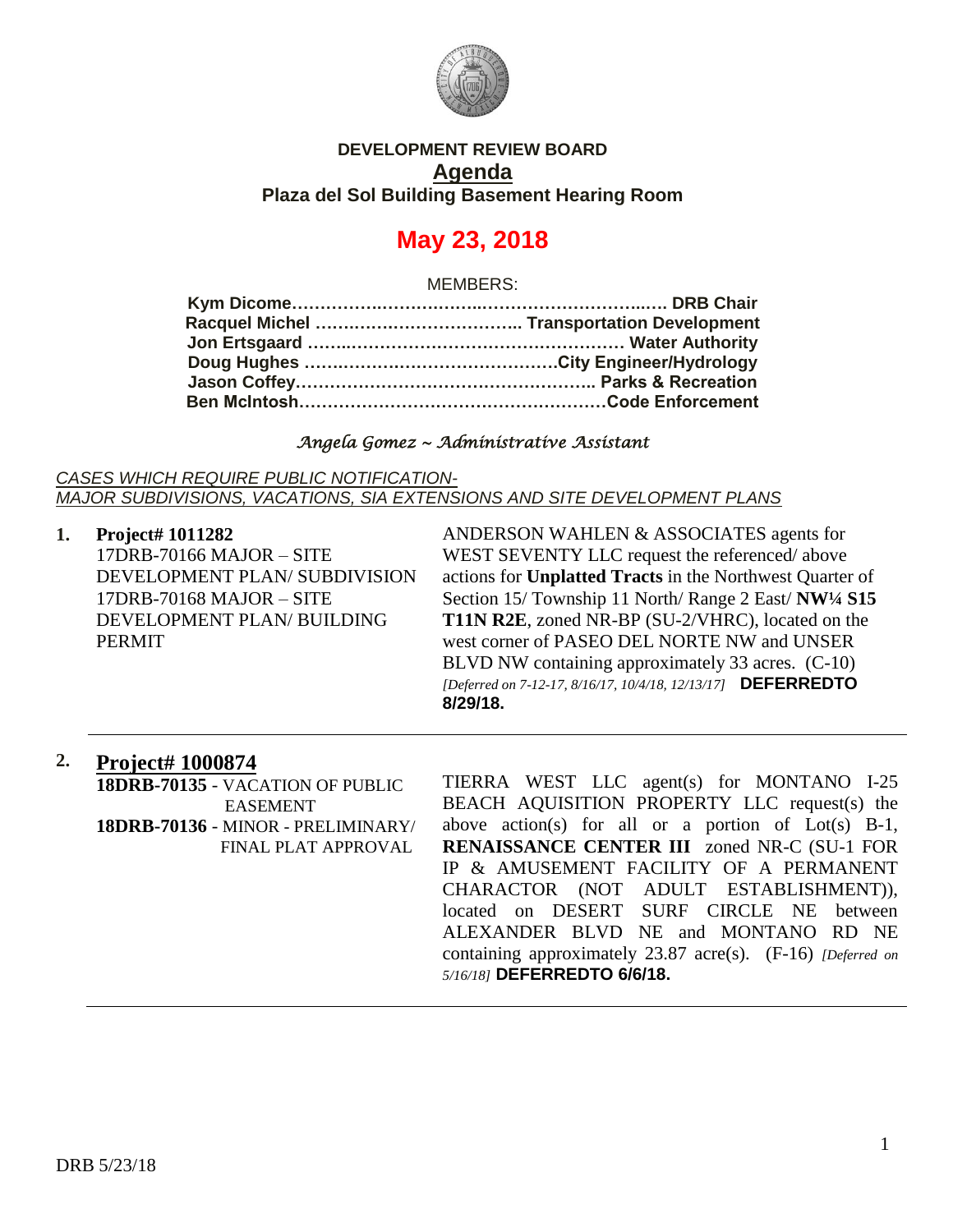**3. Project# 1010675 18DRB-70120** MAJOR - SDP FOR BUILDING PERMIT

TIERRA WEST LLC agent(s) for CAMEL ROCK DEVELOPMENT LLC request(s) the above action(s) for all or a portion of Lot(s)1-5, **PASEO MARTKETPLACE,** zoned MX-M (SU-2 C-1/RC), located on PASEO DEL NORTE NE and SAN PEDRO DR NE containing approximately 4.07 acre(s). (D-18) *[Deferred from 5/2/18, 5/16/18]* **DEFERREDTO 6/6/18.**

# **4. Project# 1011527**

**18DRB-70106** VACATION OF PUBLIC EASEMENT **18DRB-70107** SIDEWALK WAIVER **18DRB-70108** SUBDN DESIGN VARIANCE FROM MIN DPM STDS **18DRB-70109** MINOR - TEMP DEFERRAL OF SIDEWALK CONSTRUCTION **18DRB-70110** MAJOR - SITE DEVELOPMENT PLAN FOR BUILDING PERMIT **18DRB-70111** MAJOR - PRELIMINARY PLAT APPROVAL

BOHANNAN HUSTON INC agent(s) for PULTE GROUP request(s) the above action(s) for all or a portion of  $Lot(s)$  7-10 AND 23-26, Tract(s) A, **NORTH ALBUQUERQUE ACRES Unit(s) B,** zoned R-MH (SU-2/IP/NC), located on north of SIGNAL AVE NE and south of ALAMEDA between SAN PEDRO DR NE and LOUISIANA BLVD NE containing approximately 6.7 acre(s). (C-18) *[Deferred from 4/18/18, 5/2/18, 5/16/18]* **. WITH THE SIGNING OF THE INFRASTRUCTURE LIST DATED 5/23/18 AND WITH AN APPROVED GRADING AND DRAINAGE PLAN ENGINEER STAMP DATED 5/8/18, THE PRELIMINARY PLAT WAS APPROVED. THE VACATION WAS APPROVED AS SHOWN ON EXHIBIT IN THE PLANNING FILE PER SECTION 14-14-7-2(A) (1) AND (B) (1)(3) OF THE SUBDIVISION ORDINANCE. THE SIDEWALK WAIVER WAS APPROVED AS SHOWN ON EXHIBIT C IN THE PLANNING FILE. A SUBDIVISION DESIGN VARIANCE FROM MINIMUM DPM DESIGN STANDARDS WAS APPROVED AS SHOWN ON EXHIBIT IN THE PLANNING FILE. THE TEMPORARY DEFERRAL OF CONSTRUCTION OF SIDEWALKS ON THE INTERIOR STREETS WAS APPROVED AS SHOWN ON EXHIBIT IN THE PLANNING FILE. THE SITE DEVELOPMENT PLAN FOR BUILDING PERMIT WAS APPROVED WITH FINAL SIGN-OFF DELEGATED TO PLANNING**

# **MINOR CASES**

### **5. Old Project #:1010010**

**Application#: SD-2018-00005** - PRELIMINARY/ FINAL PLAT APPROVAL

**Agent: Bob Keeran** *agent for* **Applicant: Llave Enterprises Inc.**

*Requests the above action for all or a portion of*

#### **LOT 6-P1, BLOCK 6**

**Subdivision:** SIGNAL POINTE **Address:** 8901 SIGNAL POINTE LA NE, Albuquerque NM **Current Zoning | Old Zoning | Zoning Atlas Pages | Application Acreage** R-1D R-D C-20 .41

**DEFERREDTO 6/6/18.**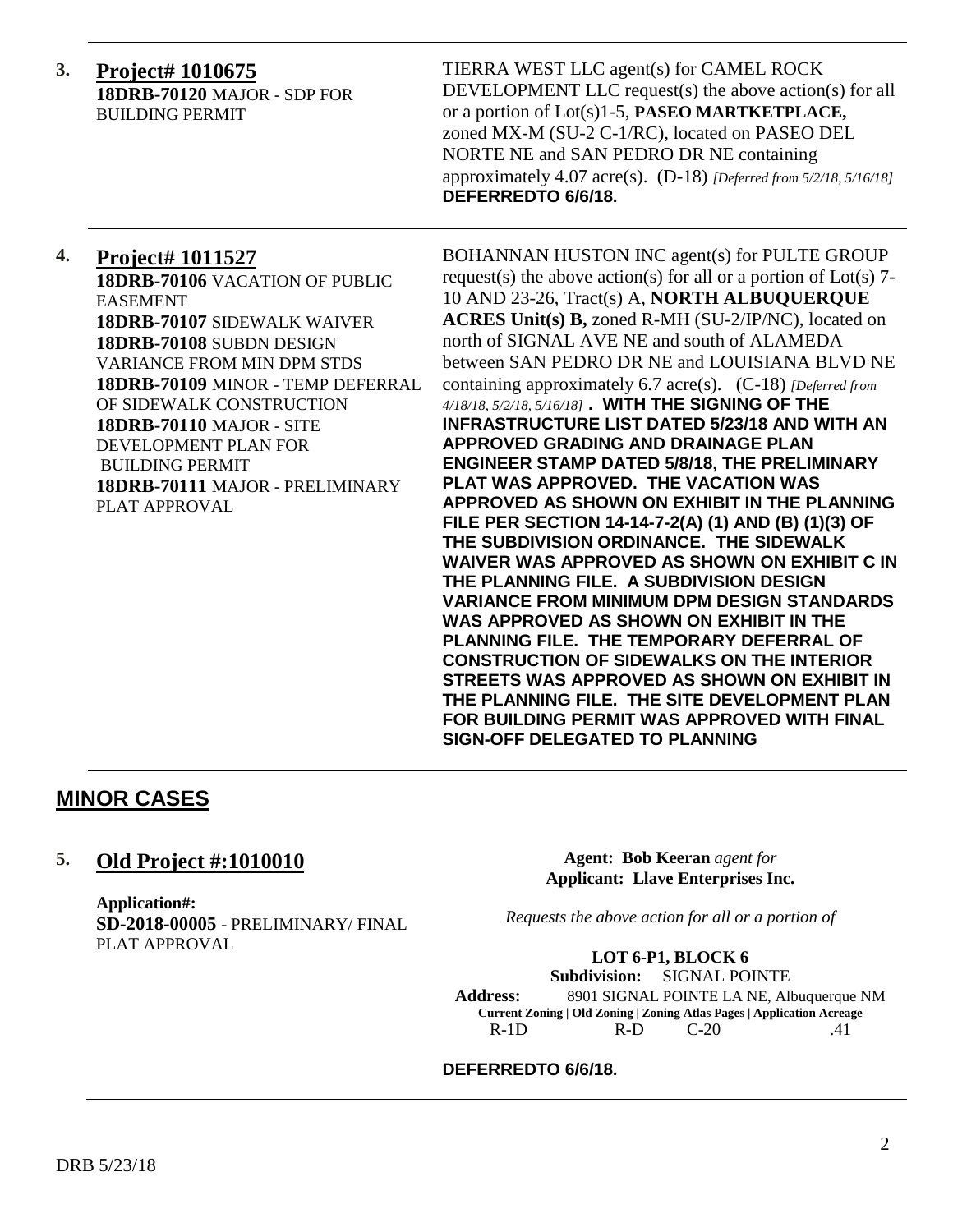# **6. Old Project #: 1011184**

**Application#:** 

**SI-2018-00007** - SITE DEVELOPMENT PLAN FOR BUILDING PERMIT **(18EPC-40001)**

#### **Agent: Wooten Engineering** *agent for* **Applicant: Kaplan Paseo LLC**

*Requests the above action for all or a portion of*

#### **LOT 9A, BLOCK 10, SUBDIVISION N ABQ ACRES TR 2 UNIT 3**

**Subdivision:** North ABQ ACRES TR 2 UNIT 3 **Address:** 7201 PASEO DEL NORTE NE, Albuquerque NM **Current Zoning | Old Zoning | Zoning Atlas Pages | Application Acreage** MX-L SU-2 C-19 0.7348

### **DEFERREDTO 6/6/18.**

# **7. Old Project #: 1011551**

#### **Applicant: Nicholas Nuccio**

*Requests the above action for all or a portion of*

**Application#: SD-2018-00007 -** PRELIMINARY/ FINAL PLAT APPROVAL

**\* 010 053 RAYNOLDS ADDN & E1/2 L11 LOT 10, BLOCK 53, SUBDIVISION RAYNOLDS ADDN Subdivision:** RAYNOLDS ADDN

Address: 1220 IRON AV SW, Albuquerque, NM **Current Zoning | Old Zoning | Zoning Atlas Pages | Application Acreage** R-T SU-2 K-13 0.122

#### **INDEFINITELY DEFERRED.**

**8. Project# 1008585 18DRB-70113** EPC APPROVED SDP FOR BUILD PERMIT **(18EPC-40004)**

TIERRA WEST LLC agent(s) for UTILITY TRAILER SALES, INC request(s) the above action(s) for all or a portion of Tract(s) 3, **AVALON SUBDIVISION,** zoned NR-BP (SU-1for IP Uses & C-2 Permissive Uses with Exceptions), located on the NE corner of DAYTONA RD NW and  $90^{th}$  ST NW, south of I-40, containing approximately 5.6 acre(s). (J-9) *[deferred from 4/11/18, 4/25/18, 5/2/18, 5/9/18, 5/16/18]* **DEFERREDTO 6/6/18.**

| 9. | <b>Project# 1010868</b><br>18DRB-70152 MINOR - PRELIMINARY/<br>FINAL PLAT APPROVAL<br>18DRB-70164 MINOR - VACATION OF<br>PRIVATE EASEMENT | JOSH SKARSGARD agent(s) for CAMPBELL FARMS<br>HOA request(s) the above action(s) for all or a portion of<br>Lot(s) 1-P2, 2-P2, 4-P2, 5-P2, 6-P2, 7-P2, 8-A-P2,<br><b>CAMPBELL FARMS SUBDIVISION, zoned R-A (RA-</b><br>2), located on CAMPBELL FARM LANE NW between<br>CAMPBELL RD NW and MATTHEW AVE NW<br>containing approximately 3.14 acre(s). (G-13) [deferred from<br>5/16/18] THE PRELIMINARY/FINAL PLAT WAS<br>APPROVED. THE VACATION OF PRIVATE EASEMENT<br><b>WAS APPROVED.</b> |
|----|-------------------------------------------------------------------------------------------------------------------------------------------|-------------------------------------------------------------------------------------------------------------------------------------------------------------------------------------------------------------------------------------------------------------------------------------------------------------------------------------------------------------------------------------------------------------------------------------------------------------------------------------------|
|----|-------------------------------------------------------------------------------------------------------------------------------------------|-------------------------------------------------------------------------------------------------------------------------------------------------------------------------------------------------------------------------------------------------------------------------------------------------------------------------------------------------------------------------------------------------------------------------------------------------------------------------------------------|